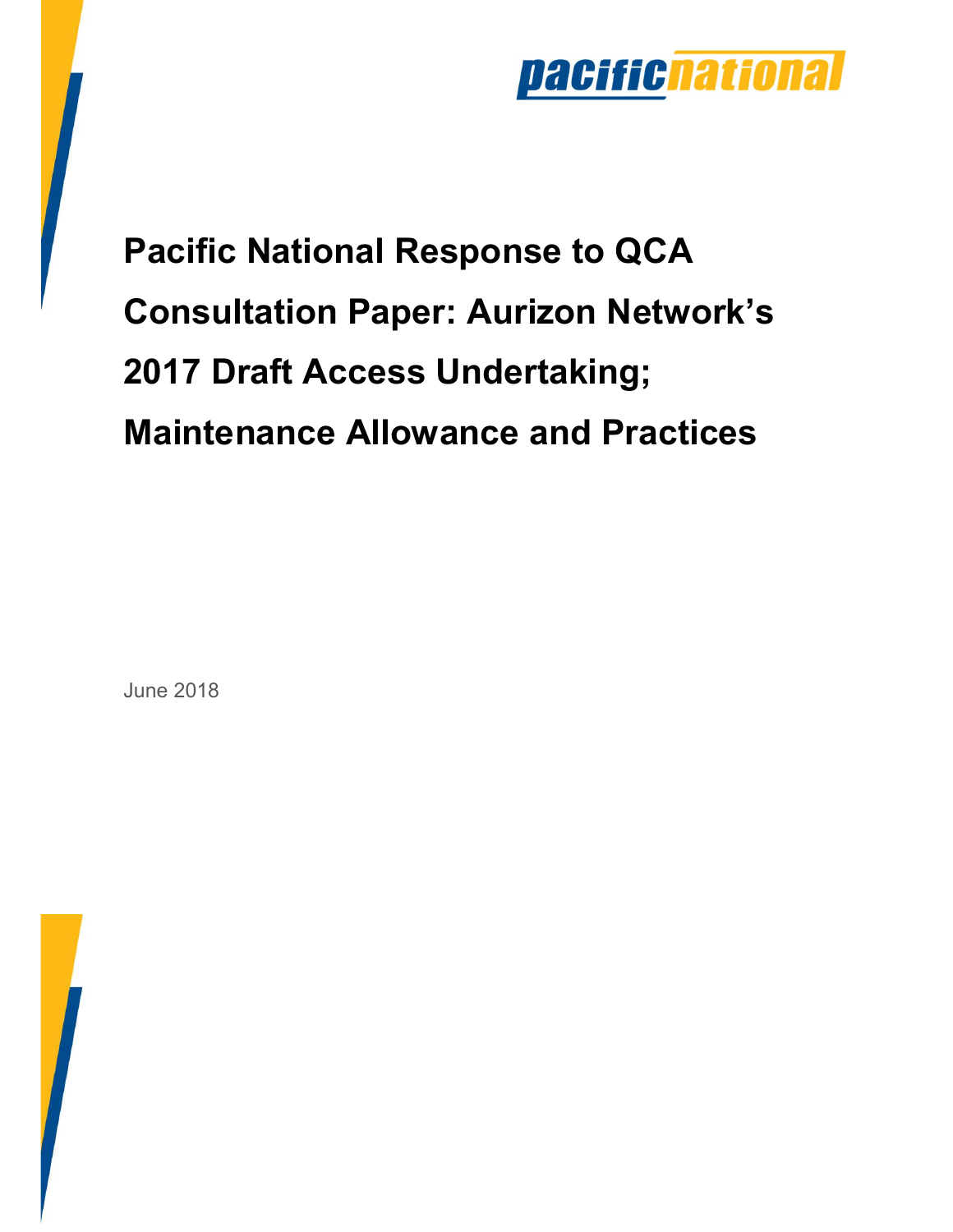#### Table of Contents

| Pacific National Response to QCA Consultation Paper: Aurizon Network's 2017 |  |
|-----------------------------------------------------------------------------|--|
| Draft Access Undertaking; Maintenance Allowance and Practices 1             |  |
|                                                                             |  |
|                                                                             |  |
|                                                                             |  |
|                                                                             |  |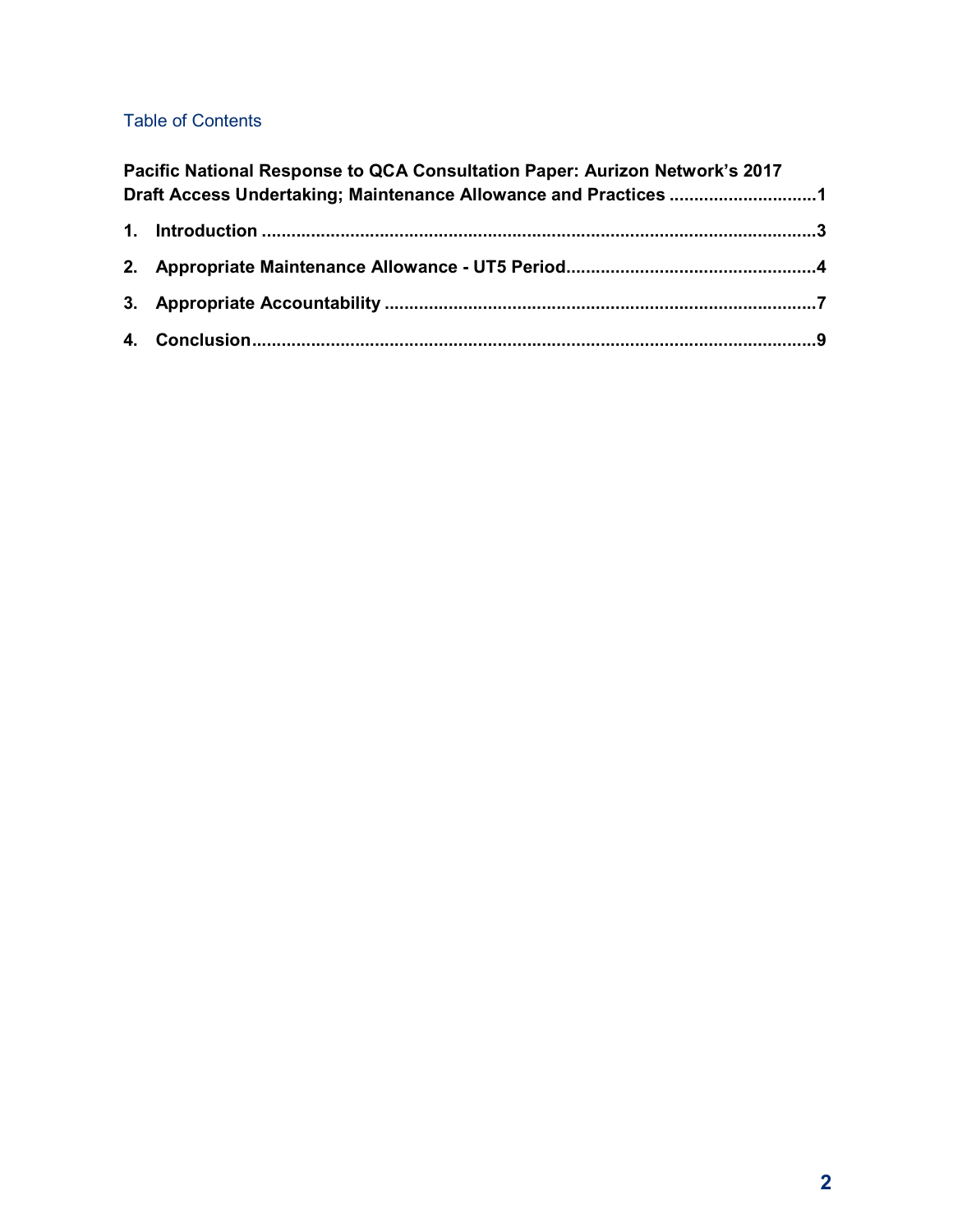### 1. Introduction

Pacific National welcomes the opportunity to respond to the Queensland Competition Authority's (QCA) Consultation Paper on Aurizon Network's 2017 Draft Access Undertaking: Maintenance Allowance and Practices (the Consultation Paper).

As the QCA is aware in February 2017 Pacific National provided a submission on Aurizon Network's Draft Access Undertaking (UT5) and in March 2018 Pacific National provided a submission on the QCA's Draft Decision on UT5 (the Draft Decision). In addition, in April 2018 Pacific National provided a response to a QCA Stakeholder Notice which sought information regarding the impact of Aurizon Network's changes to its maintenance practices which were announced in January 2018.

This submission addresses issues raised by the QCA in its Consultation Paper, which seeks further comment on maintenance and operational issues raised by stakeholders in response to QCA's Draft Decision on UT5. In particular, the Consultation Paper seeks comment on an appropriate maintenance allowance for the UT5 period and an appropriate level of accountability if maintenance and operational practices unreasonably disrupt train services.

Of particular importance to Pacific National are the network service levels and performance, and the development of an appropriate incentive mechanism linked to Aurizon Network performance which will drive performance improvements, involve a reduction of costs, and encourage expansion of network capacity.

This Pacific National submission updates and reinforces the positions put forward in our March submission on the Draft Decision.

Pacific National remains concerned about the impact of Aurizon Network's changes to its maintenance practices which were announced in January 2018 and which were addressed in Pacific National's April 2018 submission to the QCA. Pacific National will separately advise the QCA of further information relating to the impact of the current Aurizon Network maintenance practices as they arise.

This submission is public.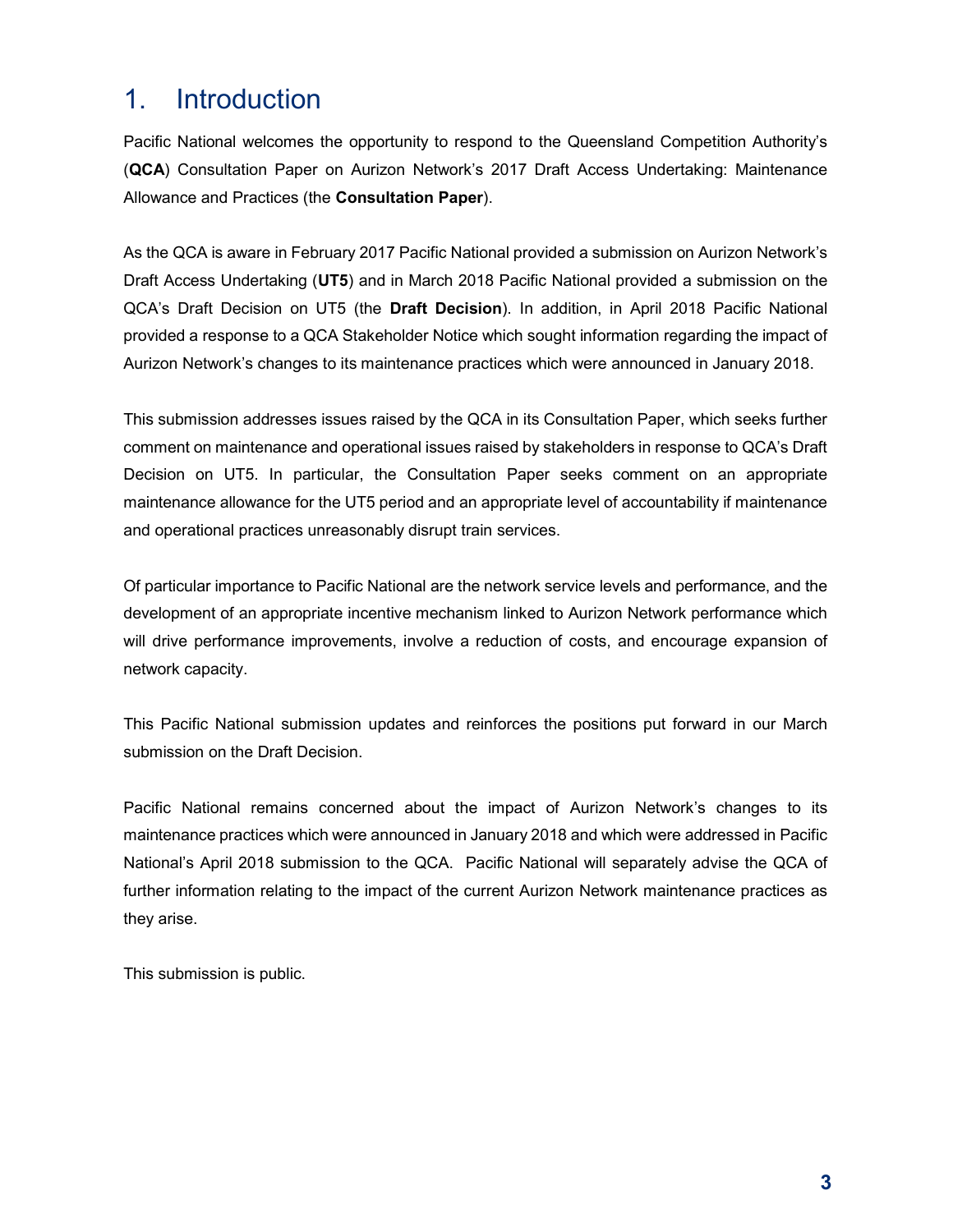# 2. Appropriate Maintenance Allowance - UT5 Period

The Consultation Paper seeks further comment on determining an appropriate maintenance allowance for the UT5 period for direct maintenance costs, including:

- selection of an appropriate base-year;
- transition from actual costs to efficient costs, while maintaining network service level standards through the inclusion of a network performance incentive and maintenance performance monitoring framework; and
- calculation of non-coal allocations towards network maintenance.

The Consultation Paper (at page iv) indicates that the QCA is:

"… favourably disposed to accepting Aurizon Network's revised claim for direct maintenance costs, subject to it providing sufficient justification and evidence."

Pacific National's position on maintenance costs is unchanged from that stated in our February 2017 submission (at page 6), namely:

"Pacific National supports maintenance costs levels which are efficient and which ensure safe and efficient train operations on the Aurizon Network at the current contracted capacity."

Thus, as required by the QCA Act, Aurizon Network should only be permitted to recover efficient maintenance costs. We contend that allowing Aurizon Network to recover its efficient costs will ultimately result in improved outcomes for all supply chain participants. Pacific National would not oppose a revised claim for direct maintenance costs on the coal network if Aurizon Network provides sufficient information to the QCA to allow them to determine that these costs are prudent and efficient.

In particular, Pacific National believes that there should be a continued focus by the QCA on the efficient costs of ballast undercutting. This has been identified as an area for concern in previous access undertakings<sup>1</sup> and also under the current draft access undertaking, as outlined in the Consultation Paper (at page 2).

In relation to those specific areas set out in the Consultation Paper for comment, Pacific National's position is as follows:

<sup>-</sup>1 See for example the QCA Draft Decision on Aurizon Network 2014 Draft Access Undertaking – Maximum Allowable Revenue September 2014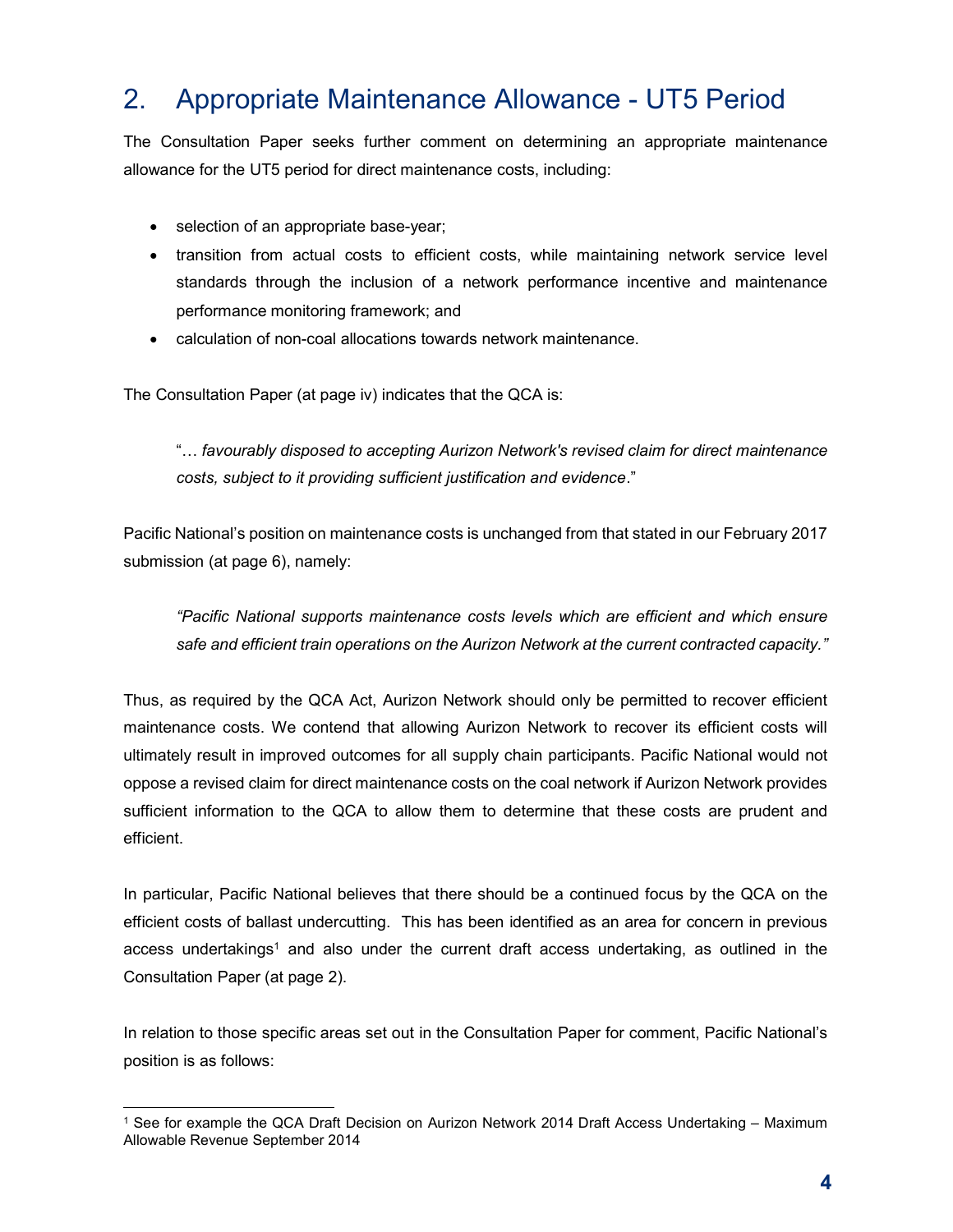- Base year Pacific National has no specific concerns with the use of Financial Year 2016- 17 as the base year, with any adjustments to the base year costs having to be substantiated by Aurizon Network. In particular, as outlined above the costs of ballast undercutting in this base year should be subject to a continued focus by the QCA.
- Network service levels and performance Pacific National supports the introduction of performance incentives for Aurizon Network<sup>2</sup> . The current regulatory model does not encourage Aurizon Network to efficiently expand existing network capacity as Aurizon Network receives an assured revenue. The regulatory model should ensure Aurizon Network has an incentive to seek improvements in operating and maintenance efficiency to reduce costs and increase capacity. An appropriate incentive mechanism linked to Aurizon Network performance (including maintenance performance) will drive improvement, via both a reduction of costs and an expansion of network capacity.

An incentive mechanism needs to be supported by an effective performance measurement regime. The Consultation Paper (at page 5) has identified that an incentive mechanism should focus on measures of:

- o network availability (train path availability and cancellations); and
- $\circ$  network performance (on-time performance, transit time delays and temporary speed restrictions).

Pacific National believes that the availability and capacity performance measures identified in the Consultation Paper are appropriate provided they are transparent and defined in a manner suitable to drive the requisite performance of the infrastructure. Pacific National believes that there should also be performance measures related to cost reduction or productivity improvements.

The performance measures and incentive mechanism should be linked to individual train operators rather than aggregate network performance – this will ensure that differential treatment of operators is not concealed by aggregated performance measures.

In considering the incentive mechanism in the context of the recent Aurizon Network maintenance practices, Pacific National believes that adjustments to the Aurizon Network revenue cap arrangements need to be implemented. These changes include:

<sup>-</sup>2 As per February 2017 Pacific National Submission on the Aurizon Network 2016 DAU and March 2018 Submission on the QCA Draft Decision on the Aurizon network 2016 DAU.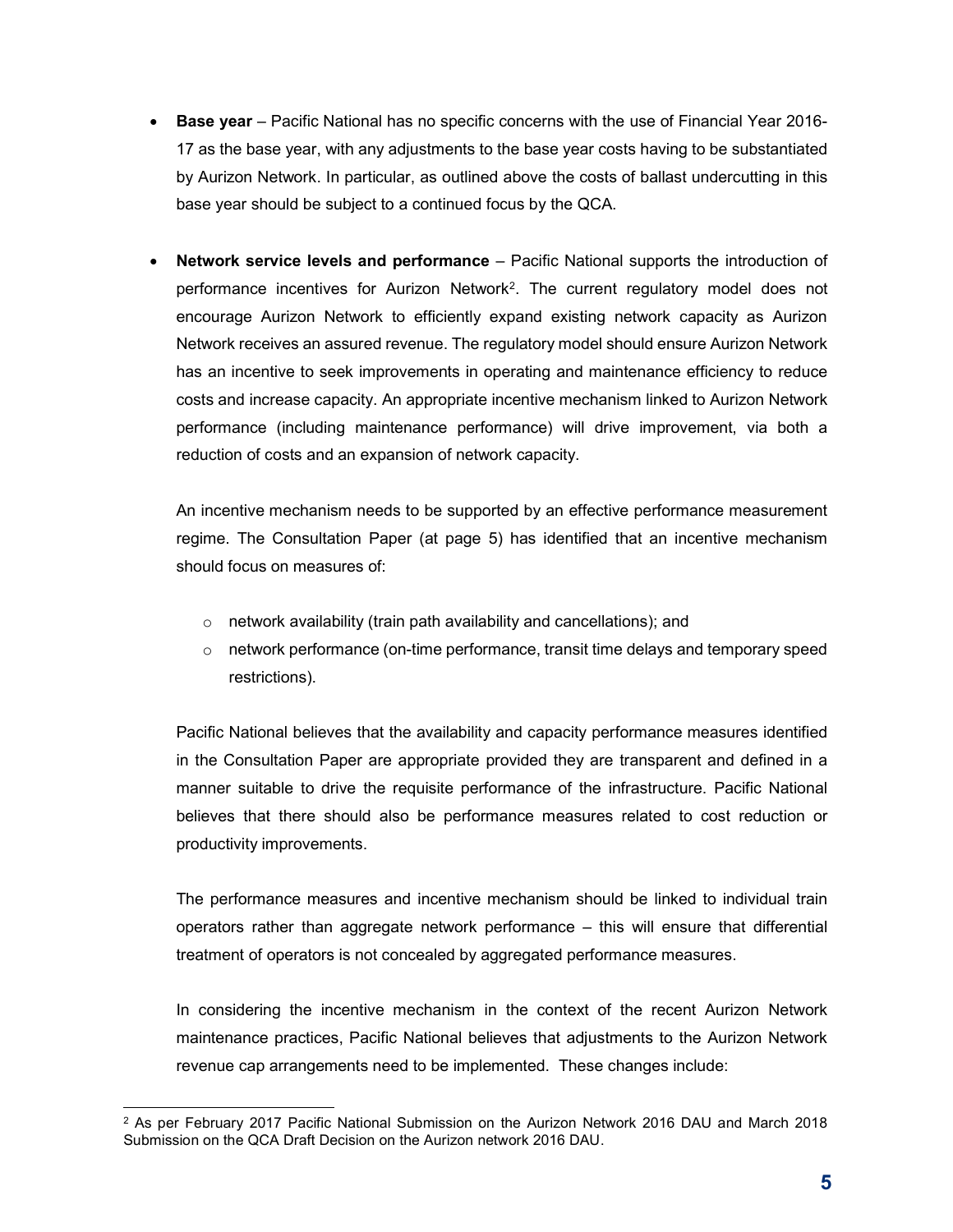- $\circ$  the mechanism should allow the QCA to re-evaluate Aurizon Network's revenue cap to reflect the portion of rail capacity that Aurizon Network actually delivers over a specified timeframe. The revenue cap should be reduced where there is a reduction in system throughput attributable to the act or omissions of Aurizon Network in its operation and maintenance; and
- $\circ$  the mechanism should ensure that any reduction in rail system throughput as a result of any decisions made by Aurizon Network is not able to be recovered via take or pay provisions, the revenue cap process and the associated revenue adjustment process.
- Non-coal allocations Pacific National believes that non-coal services operating across sections of the Aurizon Network rail infrastructure should only pay their marginal maintenance cost. The Aurizon Network rail infrastructure is primarily a coal network and the costs of the maintenance and operation of that network should be borne by those users conducting coal operations.

The broad drivers of marginal maintenance costs are tonnages and distance travelled, thus gross tonne kilometres (GTK) is a reasonable allocator for non-coal train marginal maintenance costs. Before applying such an allocator to the Aurizon Network maintenance costs, these maintenance costs should be adjusted to remove specific maintenance tasks relating to coal transport including ballast undercutting (as ballast undercutting is required due to coal fouling), maintenance related to electric traction infrastructure (which is irrelevant to non-coal trains), maintaining any turnouts specific to coal train activities and any other maintenance tasks driven by the need to maintain track infrastructure for longer and heavier coal trains.

While Pacific National supports these as theoretical allocators it reserves the right to comment further on non-coal access pricing based on these allocations as pricing required to facilitate non-coal train operations is impacted by factors other than Aurizon Network cost allocations.

Overall Pacific National would not oppose Aurizon Network's revised claim for direct maintenance costs on the coal network if Aurizon Network provides sufficient information to the QCA which in turn allows the QCA to determine that these costs are prudent and efficient.

Pacific National believes that an incentive mechanism should be introduced to ensure that maintenance costs are efficient and are incurred in such a way as to ensure network availability and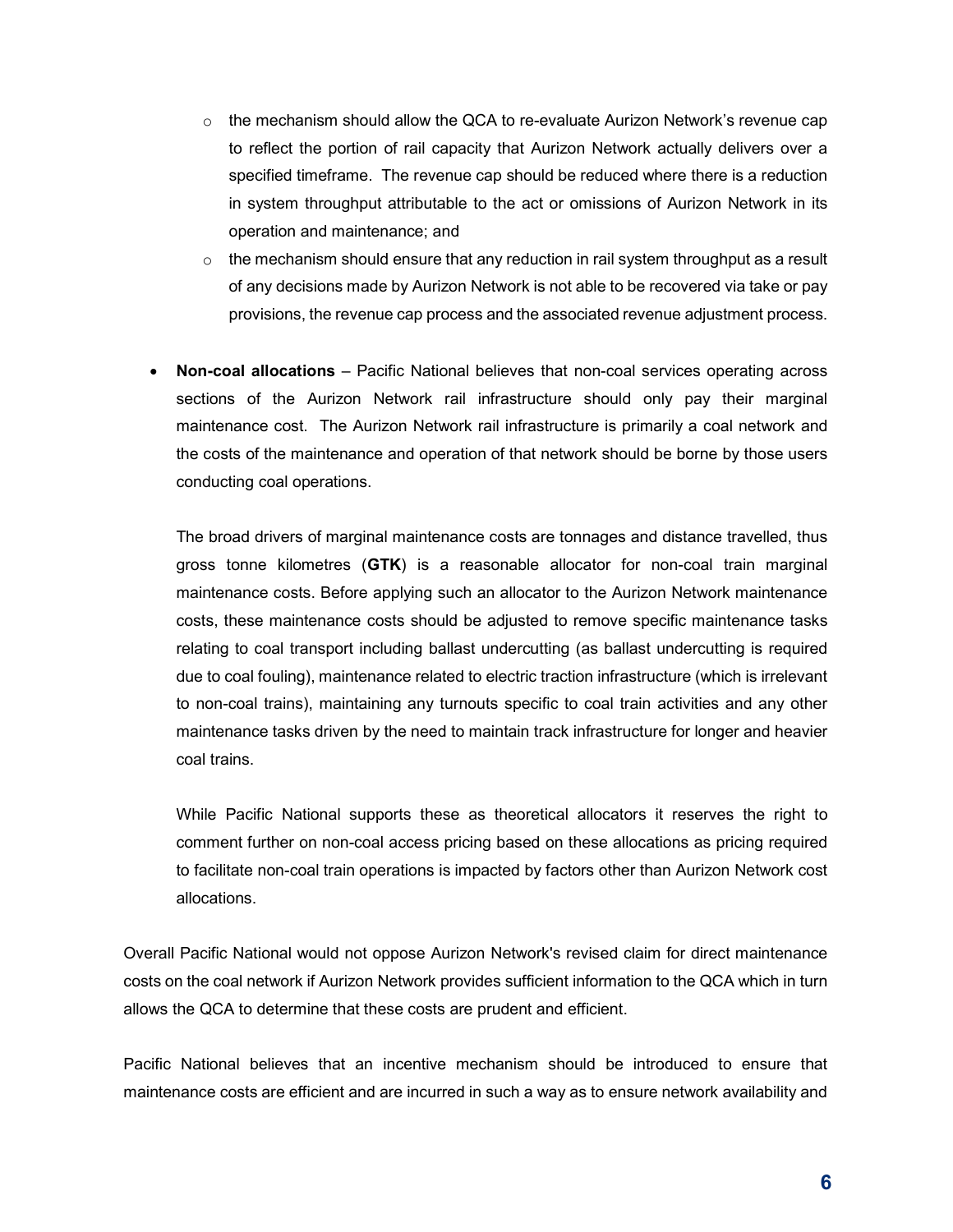capacity are maintained and enhanced. Pacific National supports the introduction of such a mechanism as soon as practical.

## 3. Appropriate Accountability

The Consultation Paper seeks further comment on Aurizon Network's level of accountability if maintenance and operational practices unreasonably disrupt train services, including:

- Aurizon Network's obligations to maintain the network and minimise disruptions to train services;
- reporting requirements needed to assist access holders to identify reasons for disruption to train services;
- the involvement of Aurizon Network's Board with respect to maintenance matters generally;
- the supply chain co-ordination obligations regarding the planning and scheduling of maintenance activities; and
- any adjustments to the materiality threshold that applies to Aurizon Network's revenue-cap arrangements.

Pacific National and other stakeholders have previously submitted to the QCA that greater accountability should be applied to Aurizon Network in relation to its maintenance activities. These submissions have been further driven by the actions of Aurizon Network following publication of the Draft Decision, and Aurizon Network's subsequent decision to revise its approach to maintenance activities.

Pacific National contends that Aurizon Network has contracted to provide access to a certain number of network paths, and should be accountable if these paths cannot be delivered as a result of maintenance and operational practices within the control of Aurizon Network.

In relation to the specific areas the Consultation Paper has called for comment, Pacific National's position is as follows:

 Obligations to maintain the network and minimise disruptions to train services – Given Aurizon Network's recent revised approach to maintenance activities under UT4 it appears that undertaking and the current access agreements may not be sufficient to ensure Aurizon Network complies with its obligation to maintain the network and minimise disruption to train services. It is Pacific National's position that the framework in UT5 should be strengthened to ensure there are explicit requirements for Aurizon Network to maintain the network, maintain network capacity and availability, and minimise network disruptions.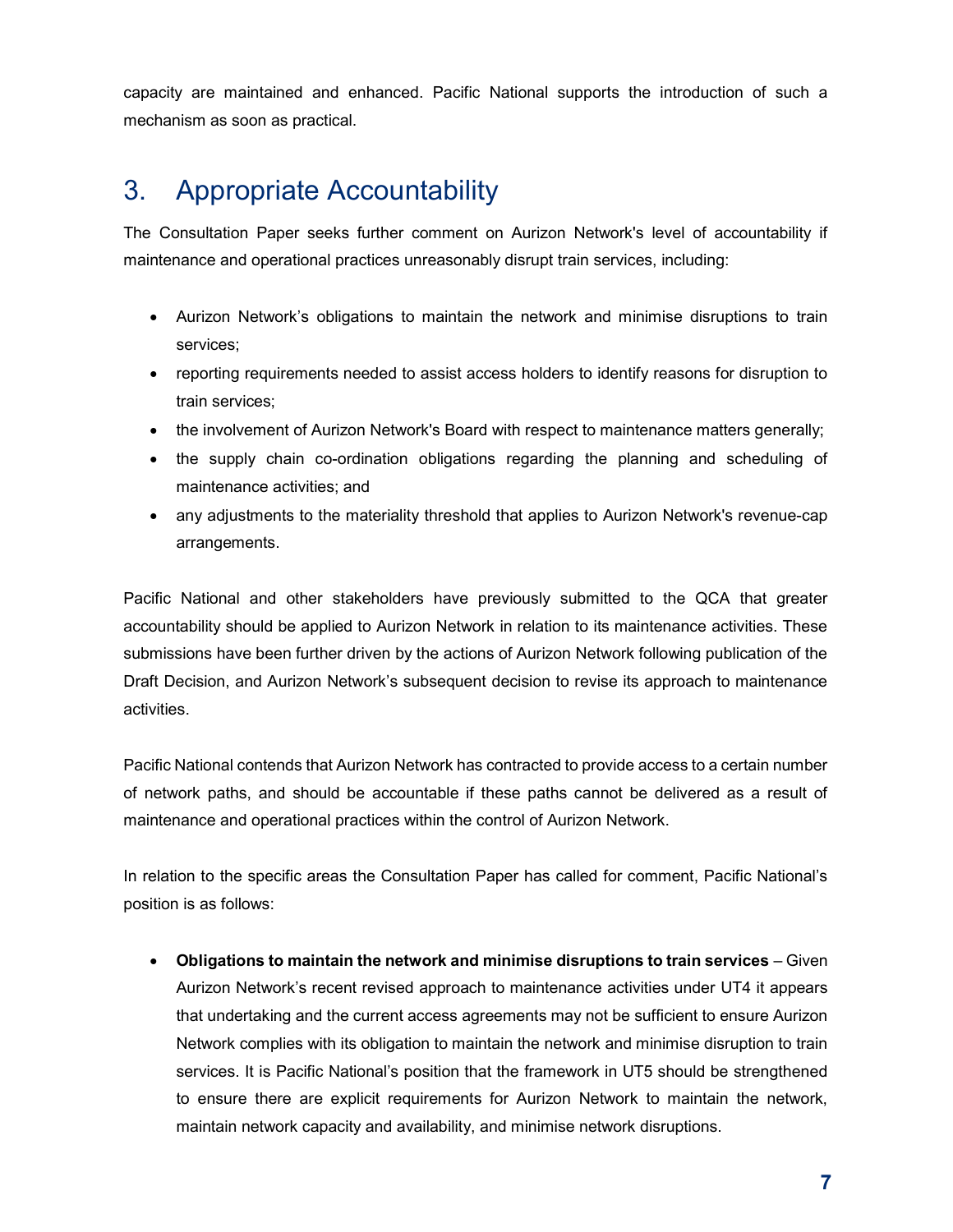Overall there should be more precise obligations placed on Aurizon Network to maintain a safe and efficient rail network that will deliver at least the 'contracted capacity' of the rail infrastructure.

 Reporting requirements to assist access holders to identify reasons for disruption to train services - Pacific National believes that reporting obligations should be enhanced such that they include requirements for reporting on maintenance works and their impact on train services. Pacific National supports the proposal set out in the Consultation Paper (at page 9) that Aurizon Network provide a written statement to an access holder adversely affected by the imposition of a constraint explaining the actions Aurizon Network has or is taking to minimise disruptions to train services. The statement should include information such as the reasons why train services were cancelled or not scheduled and whether other paths were available and able to be used by access holders.

Furthermore, it should be clear that take or pay revenue is adjusted where throughput volumes are reduced due to Aurizon Network maintenance or operational constraints (or but for the constraints throughput would have been greater had the maintenance and operational disruption not been advised, planned or executed).

- Involvement of Aurizon Network's Board with respect to maintenance matters Pacific National supports a position that Aurizon Network's board certify compliance with maintenance obligations. In addition, Aurizon Network compliance with its maintenance obligations should be subject to compliance audits.
- Supply chain co-ordination obligations regarding the planning and scheduling of maintenance activities – Pacific National believes that supply chain co-ordination and processes, including those outlined in section 7A.3 of UT5 must to be reconsidered.

This UT5 section on supply chain co-ordination needs an increased focus on transparency and accountability in relation to Aurizon Network maintenance activities by and the impact of these activities on other supply chain participants. In particular there should be a focus on aligning possessions and maintenance works to limit the impact on the supply chain.

 Adjustments to the materiality threshold that applies to Aurizon Network's revenue-cap arrangements – As outlined above Pacific National believes that adjustments to Aurizon Network's revenue cap arrangements need to be implemented, these include: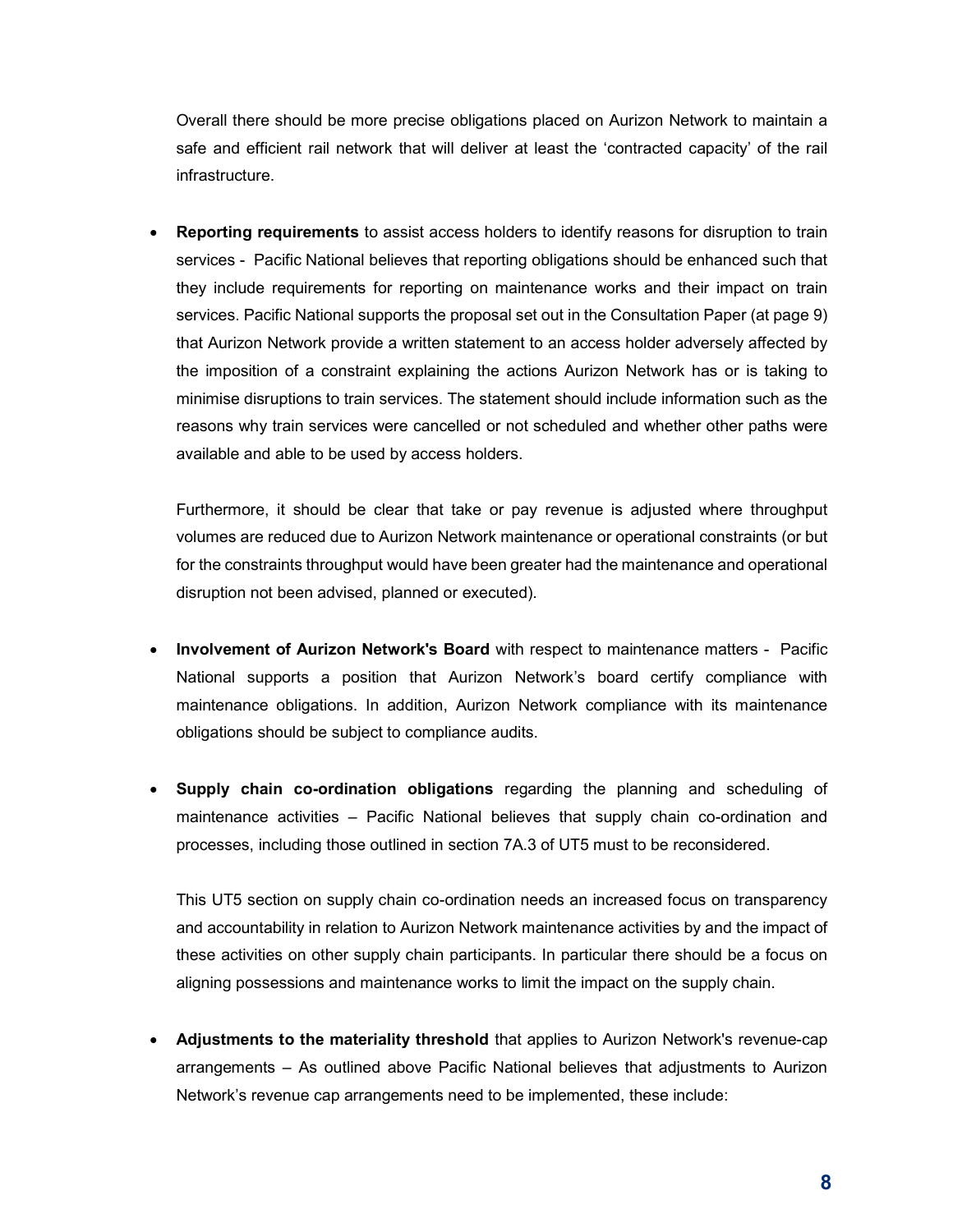- o Aurizon Network's revenue cap should be adjusted where there is a reduction in system throughput as a result of the acts or omissions of Aurizon Network in its operation and maintenance of the rail infrastructure; and
- Aurizon Network's revenue cap must account for any reduction in system throughput as a result of any decisions made by Aurizon Network, such that it prevents Aurizon Network from recovering foregone revenue from access holders via take or pay provisions, the revenue cap process and the associated revenue adjustment process.

In addition to the matters raised by the QCA noted above, Pacific National has a particular concern regarding the potential for Aurizon Network maintenance and operational activities to disrupt the services of one train operator more than another train operator. In instances where Aurizon Network's maintenance and operational activities impact the train services offered by its related party train operator less frequently than those trains operated by independent third parties, the level of accountability on Aurizon Network must be greater. Pacific National is seeking that reporting requirements relating to Aurizon Network's maintenance regime report on the impact of the maintenance regime on Aurizon Network's related above rail operator and independent above rail operators independently. This will provide the required level of transparency and therefore accountability for compliance with the requirements of the access undertaking and relevant access agreements.

#### 4. Conclusion

This submission comments on an appropriate maintenance allowance for the UT5 period and an appropriate level of accountability if maintenance and operational practices unreasonably disrupt train services.

Overall Pacific National would not oppose Aurizon Network's revised claim for direct maintenance costs on the coal network if Aurizon Network provides sufficient information to the QCA which then allows the QCA to determine that these costs are prudent and efficient. In doing this Pacific National seeks that there be a focus on the efficient costs of ballast undercutting.

In order to ensure maintenance costs are efficient and network capacity is enhanced Pacific National believes that an incentive mechanism must be introduced.

In relation to the issues of Aurizon Network accountability, Pacific National believes that Aurizon Network has contracted to provide access to a certain number of network paths and should be accountable if these paths cannot be delivered due to maintenance and operational practices within the control of Aurizon Network. Pacific National believes that to ensure this accountability various